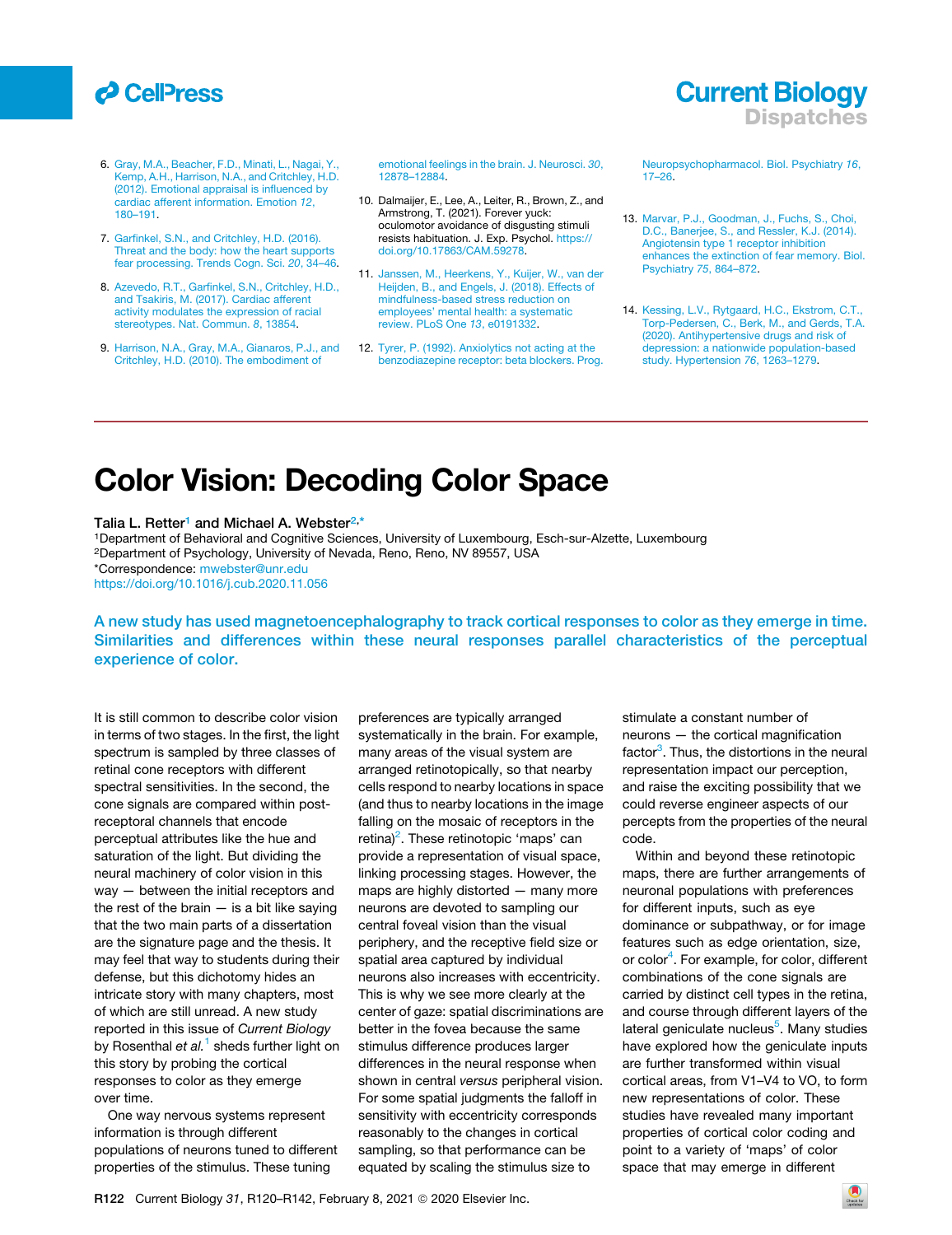## **Current Biology Dispatches**



<span id="page-1-0"></span>stages along the visual stream<sup>6,[7](#page-2-6)</sup>. The maps in different visual areas may serve different ends. Could the distortions of color maps in higher visual areas along the ventral stream predict the distortions and biases in our perceptual experience of color $<sup>8</sup>$  $<sup>8</sup>$  $<sup>8</sup>$  [\(Figure 1](#page-1-0))?</sup>

In their new study, Rosenthal *et al.*[1](#page-2-0) examined cortical responses to four hues at two luminance levels, uniformly sampled in terms of the retinogeniculate representation, and then analysed how similar or different the neural responses were for the samples. This work follows a long tradition of exploring the neural mechanisms of color using a variety of techniques: from recording activity in individual cells to the population activity measured by noninvasively monitoring the electrical (EEG/ERG) or related hemodynamic (fMRI, for example) responses of the brain. These studies have revealed color-specific responses throughout the visual pathway, although with differing representations in different visual areas<sup>[8](#page-2-7)[,9](#page-2-8)</sup>. However, the temporal dynamics of — and interplay between these representations remain poorly understood. In the new work, neural responses were measured with magnetoencephalography (MEG), which measures activity-dependent changes in the magnetic fields of the brain at a high temporal resolution, providing a powerful window into how the representations emerge and change over time<sup>[10](#page-2-9)</sup>. These may include faster responses to luminance than chromatic stimuli, so that the interplay of these dimensions may change with time; the authors explore the interaction of hue and luminance in a separate new paper<sup>11</sup>.

Analyses of the responses revealed a number of features in the neural representation that parallel prominent features of our color perception. This is important because identifying the neural substrates of color appearance has proven difficult. One interesting parallel is the interaction between hue and lightness: while these are often treated as independent dimensions — and appear largely separable in the retinogeniculate signals — some hues appear to change markedly depending on whether they are brighter or darker than the surround. In particular, yellow exists only as an increment, but becomes brown as a decrement<sup>[12](#page-2-11)</sup> [\(Figure 1](#page-1-0)B). This difference



Figure 1. Representations of color.

(A) The circle of hues correspond to hues evenly sampled by the two cardinal axes along which color is carried in the retina and geniculate. However, perceptually equal samples, as in the Munsell color system (symbols), show strong biases relative to the geniculate representation. (Panel reproduced with permission from Webster<sup>[20](#page-2-18)</sup>.) (B) Hues also interact with lightness. Some hues appear similar regardless of lightness, while yellows change to browns when they are darker than the surround<sup>[12](#page-2-11)</sup>.

was revealed as dissimilar neural responses to dark and light versions of the orange/yellow hue, while the other responses (particularly to blue) remained similar with light level. While it is striking that such perceptual differences are reflected in the patterns of neural activity, we do not know whether it is the structure of the brain, or the structure of the visual environment, that causes us to experience color in this way.

In addition to identifying neural analogs of color percepts, the Rosenthal *et al.*[1](#page-2-0) study is notable for a number of other intriguing findings. One is that the pattern of color responses across participants appeared to reverberate in time after 275 milliseconds, potentially reflecting a late role of recurrent networks in the representation. Another is that the responses to color stimuli could predict the responses to color words, but only at very long delays ( $\sim$ 900 ms), while the responses to words did not predict the color responses, thus failing to support a close association between perceptual *versus* conceptual neural representations of color. The relationship between perception and cognition is actively debated $13,14$  $13,14$ , and it would be interesting to see how the neural responses might differ across languages that, unlike English, do treat light and dark blues as separate color categories<sup>15</sup>.

Could we work back from the neural responses to build a perceptual metric for color? Many attempts have been made to create a uniform color space, in which equal distances in the space correspond

to equal differences in perception<sup>[16](#page-2-15)</sup>. What is equal depends on the percept, however, and different scalings are required for different judgments, such as just noticeable differences or the salience of large color differences. Color information is also involved in many different visual tasks, from segmenting the scene to judging surface materials or even the expression on a face. The processes underlying different visual analyses involve different pathways and areas, and how color contributes to these can vary widely. Moreover, reports of color percepts — for example, which stimulus is pure red — can be very different from one person to the next $17$ . Thus, identifying which aspects of color perception a given neural measure reveals is challenging. Consider again retinotopic maps: the magnification required to equate performance across the visual field also varies with the task<sup>18</sup>. Moreover, despite the distortion in resolution, we do not experience the world to be compressed in the periphery. Similarities in the retinotopic responses across the map(s) therefore do not predict a single perceptual geometry of space.

A further question is to what extent the neural representation of color is like a 'space'. The initial sampling by the three classes of cones constrains color coding to be three-dimensional or trichromatic, and encourages the idea that the brain might represent colors in terms of their coordinates, however these might be transformed at different stages. The conceptual framework of an